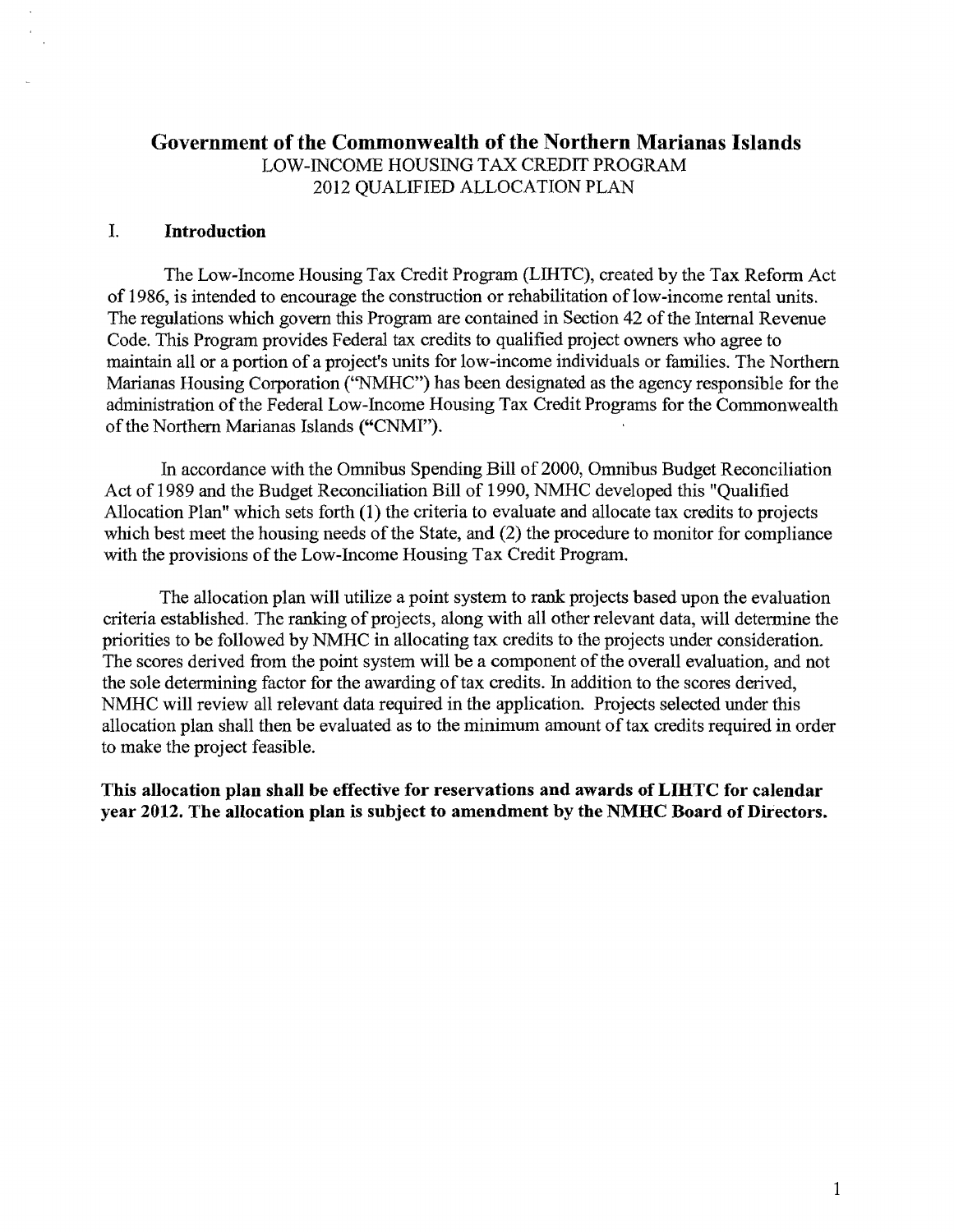#### II. Application Process

Applications for the Low-Income Housing Tax Credit are available at NMHC's office or by submitting a written request to NMHC at the address shown below.

> Northern Marianas Housing Corporation LIHTC Program, c/o Executive Director P.O. Box 500514 Saipan, MP 96950

Applications for tax credits should be submitted to NMHC by no later than the deadline specified in the application announcement. Upon receiving an application for tax credits, NMHC shall review the application to ensure that the application is complete and contains all required information. The executive director shall have the right to defer the consideration of any application if, in his sole discretion, such deferral is deemed in the best interests of meeting housing needs.

Complete applications shall then be evaluated in accordance with the allocation plan to determine the project's rank in relation to other projects in the evaluation. Projects receiving the highest ranking shall then be evaluated to determine the minimum amount of tax credits required to make the project feasible. The amount of tax credits reserved or allocated to a particular project will be limited to the amount NMHC, in its sole discretion, deems necessary to make the project feasible.

#### III. Selection Criteria

#### A. Minimum Thresholds

Applicants must meet the following Minimum Thresholds requirements to receive consideration for an allocation or award of Low Income Housing Tax Credits.

Market Study: A comprehensive Market Study of the housing needs of lowincome individuals in the area to be served by the project by a disinterested party approved by the NMHC must be submitted as part ofthis application. The Market Study must be completed at the Owner's expense. Any application which fails to submit a Market Study or submits a Market Study dated over 6 months from the time of application, shall be returned to the applicant and will not receive further consideration.

Market Study requirements are specified in Appendix 1.

Site Control: To receive consideration for an award ofLIHTC, the applicant must have control of the site in a form acceptable to the NMHC. Evidence of site control shall be submitted with the application for Low Income Tax Credits. Site control shall be substantiated by providing evidence in the form of an executed lease or sale option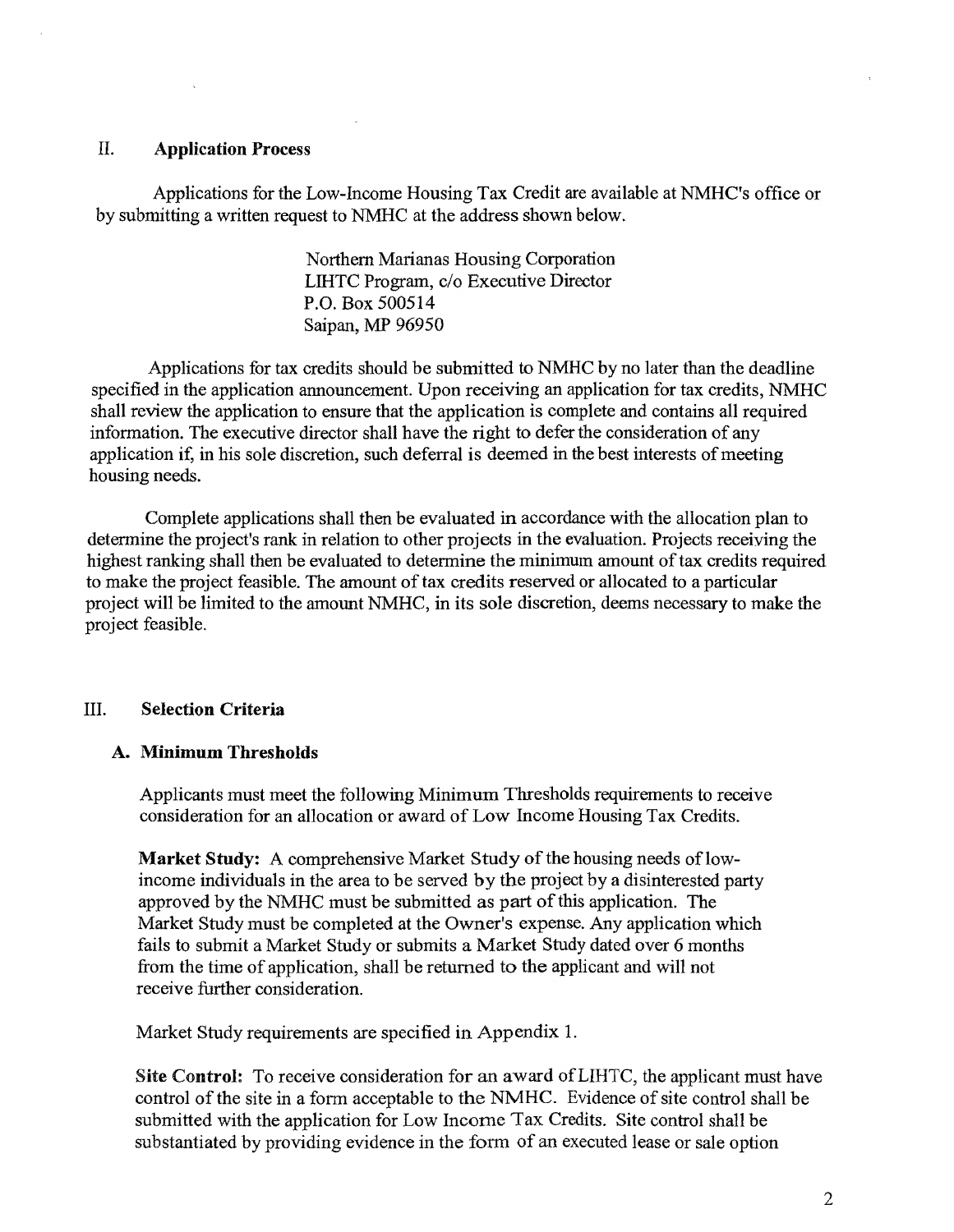agreement, fee simple deed, or any other documentation acceptable to the NMHC. Evidence of site control must be provided for all proposed sites.

#### **B.** Selection Criteria **Point** System:

Each application will be evaluated and awarded points in accordance with the following criteria. Unless otherwise indicated, all references to low-income unit(s) or low-income rental unit(s) shall mean low-income housing tax credit unit(s).

|     | <b>CRITERIA</b>                                                                                                                                                                                                                                                                                                                                       | <b>POINTS</b>       |
|-----|-------------------------------------------------------------------------------------------------------------------------------------------------------------------------------------------------------------------------------------------------------------------------------------------------------------------------------------------------------|---------------------|
| 1.  | Project will provide low-income units for a longer period than is required<br>under Section 42 of the Internal Revenue Code.                                                                                                                                                                                                                          | $0 - 10*$           |
| 2.  | Project will provide a greater percentage of low-income units than<br>required under Section 42 of the Internal Revenue Code.                                                                                                                                                                                                                         | $1 - 10*$           |
| 3.  | Project has the appropriate zoning or the applicant has secured the<br>necessary exemptions/variances to construct the project as proposed.                                                                                                                                                                                                           | 0 or $7 *$          |
| 4.  | Applicant demonstrates that all low-income units will be made available<br>to people holding valid Section 8 vouchers.                                                                                                                                                                                                                                | 0 or $6*$           |
| 5.  | Project will serve tenant populations of individuals with children and<br>provide 3-bedroom units or larger.                                                                                                                                                                                                                                          | 0 or $10*$          |
| 6.  | Project will give preference to special tenant populations.                                                                                                                                                                                                                                                                                           | $0$ or $3\,^*$      |
| 7.  | Project is participating with a local tax-exempt organization and is                                                                                                                                                                                                                                                                                  | $0 \text{ or } 1$ * |
|     | sponsored by a qualified non-profit, as defined in Section 42 of the<br>Internal Revenue Code.                                                                                                                                                                                                                                                        |                     |
| 8.  | The ratio of total tax credits requested as a percentage of total project<br>cost.                                                                                                                                                                                                                                                                    | $0 - 5*$            |
| 9.  | Project will be receiving project-based rental assistance subsidies which<br>would result in eligible tenants paying approximately 30% of their gross<br>monthly income towards rent. Eligible programs shall include, but not be<br>limited to, the Rural Development 515 Loan Program and HUD Section<br>8 project-based Rental Assistance Program. | $0 - 4$ *           |
| 10. | Local Government Support.                                                                                                                                                                                                                                                                                                                             | $0 - 2 *$           |
| 11. | Developer will sell the units with a preference towards selling to current<br>residents after 15 years or any extended use period.                                                                                                                                                                                                                    | $0 \text{ or } 7$ * |
| 12. | Project is located in a qualified census tract, the development of which<br>contributes to a concerted community revitalization plan as determined<br>by NMHC.                                                                                                                                                                                        | $0 \text{ or } 2^*$ |
| 13. | Project location and market demand.                                                                                                                                                                                                                                                                                                                   | $0 - 15*$           |
| 14. | Developer experience.                                                                                                                                                                                                                                                                                                                                 | $-8 - 10*$          |
| 15. | Overall project feasibility.                                                                                                                                                                                                                                                                                                                          | $0 - 10*$           |

\* See pages 3 - 8 for description.

## Criteria 1.

Applicants electing to commit to an additional use period beyond the 15-year LIHTC compliance period (collectively the Extended Use Period) will be awarded points based on the table below.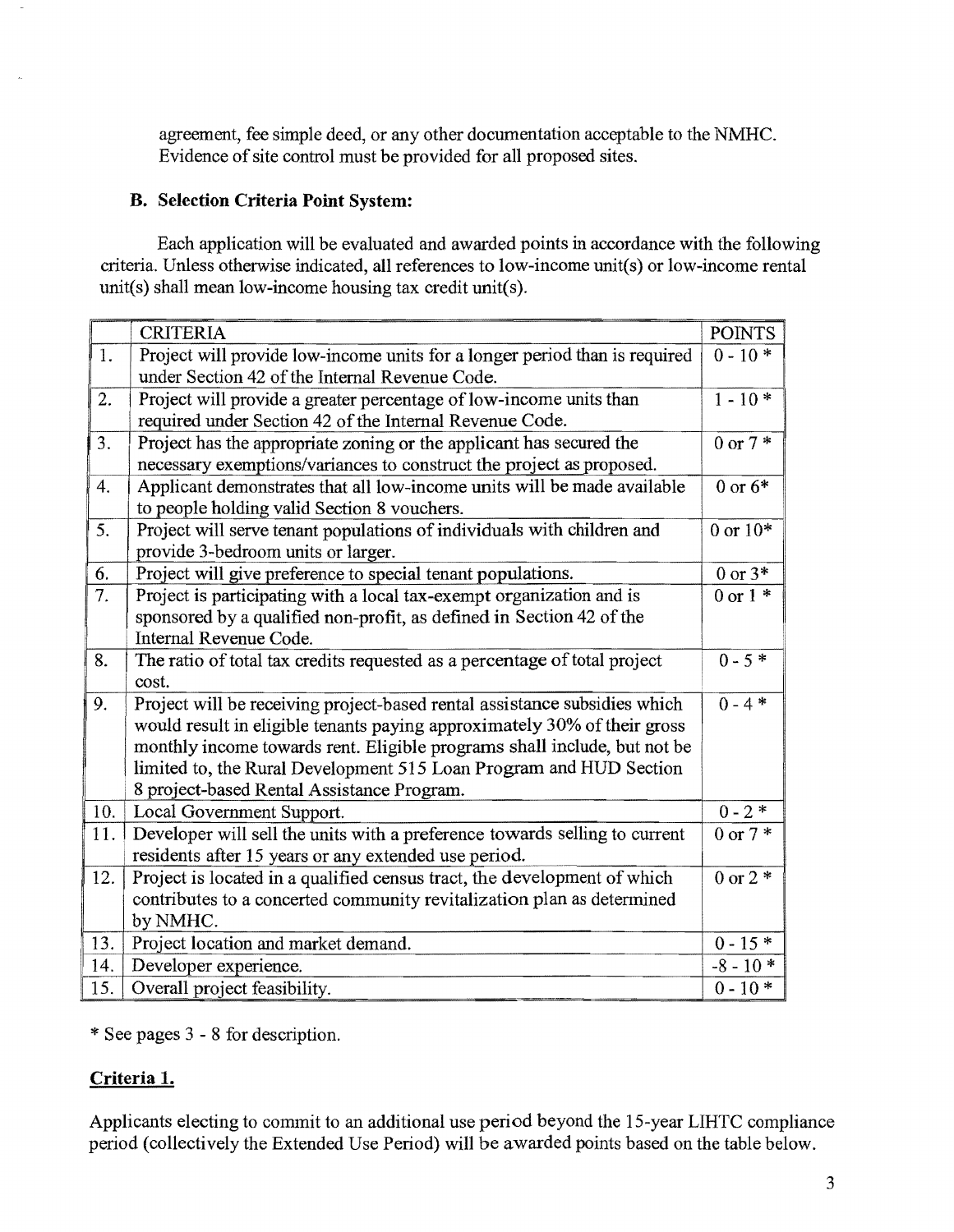By making this election, the applicant elects to waive its right to exercise a request for a qualified contract pursuant to Section  $42(h)(6)(E)(i)(II)$ . The elections will be recorded in the Restrictive Covenant Document. Points will be awarded based on the following:

| No additional use period<br>15 to 19 years<br>20 to 24 years<br>25 to 29 years<br>30 years or more                                                                                                                                                                                                                           | 0 points<br>4 points<br>6 points<br>8 points<br>10 points |
|------------------------------------------------------------------------------------------------------------------------------------------------------------------------------------------------------------------------------------------------------------------------------------------------------------------------------|-----------------------------------------------------------|
| Criteria 2.                                                                                                                                                                                                                                                                                                                  |                                                           |
| With respect to the set-aside affordability, if project provides:                                                                                                                                                                                                                                                            |                                                           |
| 20% of the project to households earning less than 50% of AMGI, OR<br>40% of the project to households earning less than 60% of AMGI                                                                                                                                                                                         | 1 Point                                                   |
| 40% of the project to households earning 50% or less of AMGI, OR<br>60% of the project to households earning 60% or less of AMGI                                                                                                                                                                                             | 2 Points                                                  |
| 60% of the project to households earning 50% or less of AMGI, OR<br>80% of the project to households earning 60% or less of AMGI                                                                                                                                                                                             | 3 Points                                                  |
| 100% of the project to households earning 60% or less of AMGI                                                                                                                                                                                                                                                                | 10 Points                                                 |
| Criteria 3.                                                                                                                                                                                                                                                                                                                  |                                                           |
| The applicant's readiness to proceed with the development of this<br>project with respect to development approvals:                                                                                                                                                                                                          |                                                           |
| The applicant has obtained all necessary zoning and entitlements<br>for the property, including subdivision approvals and upon receipt<br>of credits, is ready to proceed with the development of the project<br>without any additional development approvals other than customary<br>land disturbance and building permits. | 7 Points                                                  |
| Project is not appropriately zoned and/or does not conform to<br>State Land Use regulations or requires 201 G, variances, subdivision<br>approval or any other exemption from any local or state land<br>use restrictions.                                                                                                   | 0 Points                                                  |

## **Criteria 4.**

The applicant demonstrates that all low-income units will be available to people holding valid Section 8 vouchers.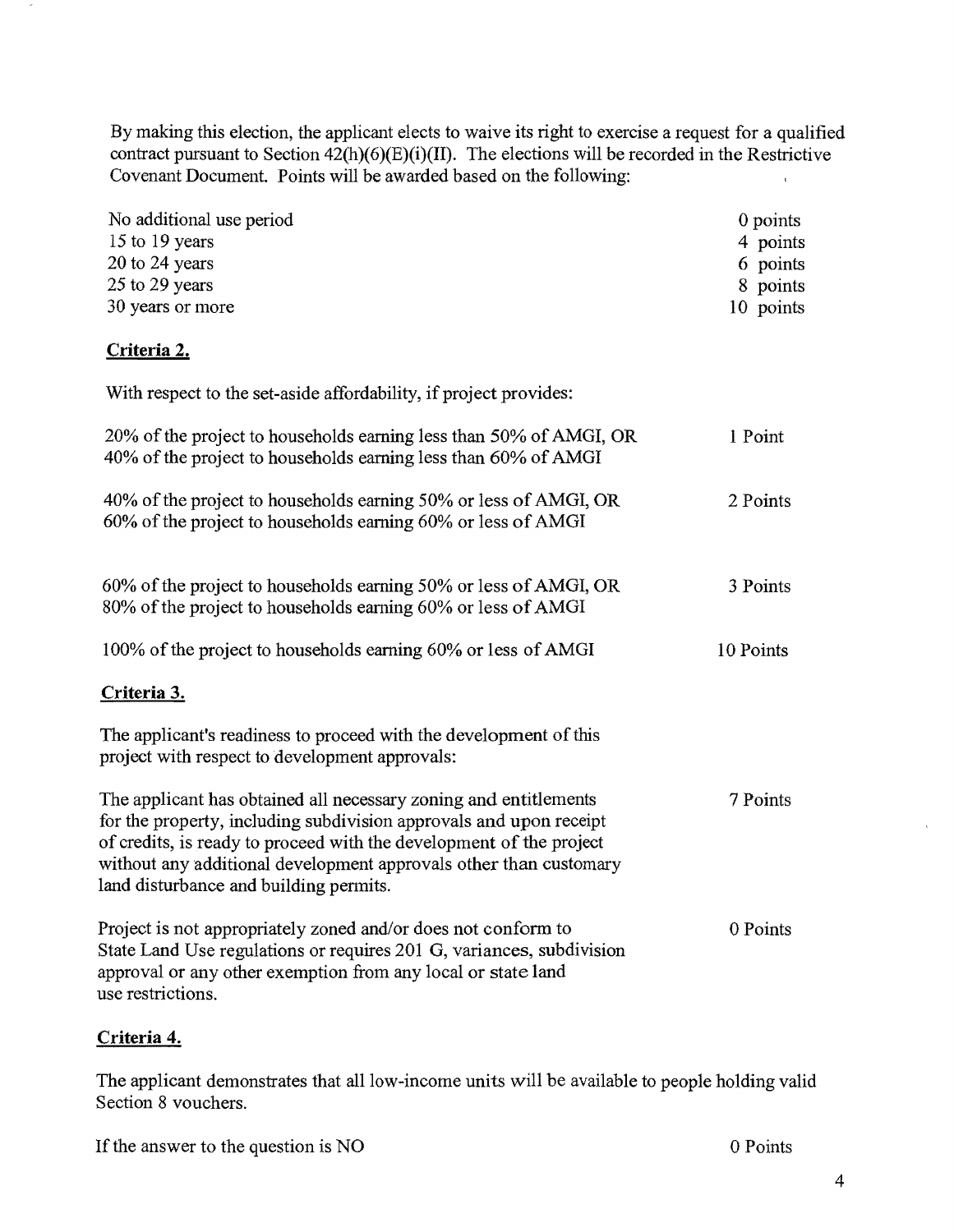If the answer to the question is YES and the applicant is able to demonstrate that all low-income units will be available to people holding valid Section 8 vouchers.

### **Criteria 5.**

The project will serve tenant populations of individuals with children and will provide three (3) bedroom units or larger for at least 60% of all low-income units in the project.

| If the answer to the question is NO  | 0 Points  |
|--------------------------------------|-----------|
| If the answer to the question is YES | 10 Points |

### **Criteria 6.**

Project will commit to serve the following tenant populations:

1) Tenant populations with special housing needs. Special needs groups are "persons for whom social problems, age or physical or mental disabilities impair their ability to live independently and for whom such ability can be improved by more suitable housing conditions."

Projects may receive 3 points for this criterion if it commits to the following:

The project will set-aside at least 20% of all units for tenant populations with special housing needs. Persons with special housing needs may include the physically and mentally disabled. To receive consideration for this criterion:

- The project must commit to provide case management or services specific to this population or special facilities to accommodate the physically disabled.
- The Market Study shall specifically address the housing needs for the special needs group. 3 Points

-Or

2) Elder or elderly households. Projects may receive a total of 3 points, if all residential units in the project are set-aside for elders or elderly households. 3 Points

*Applicants may receive points for electing to serve one of these tenant populations.* 

## **Criteria** 7.

Project is participating with a local tax-exempt organization and is sponsored by a qualified non-profit, as defined in Section 42 of the Internal Revenue Code.

5

6 Points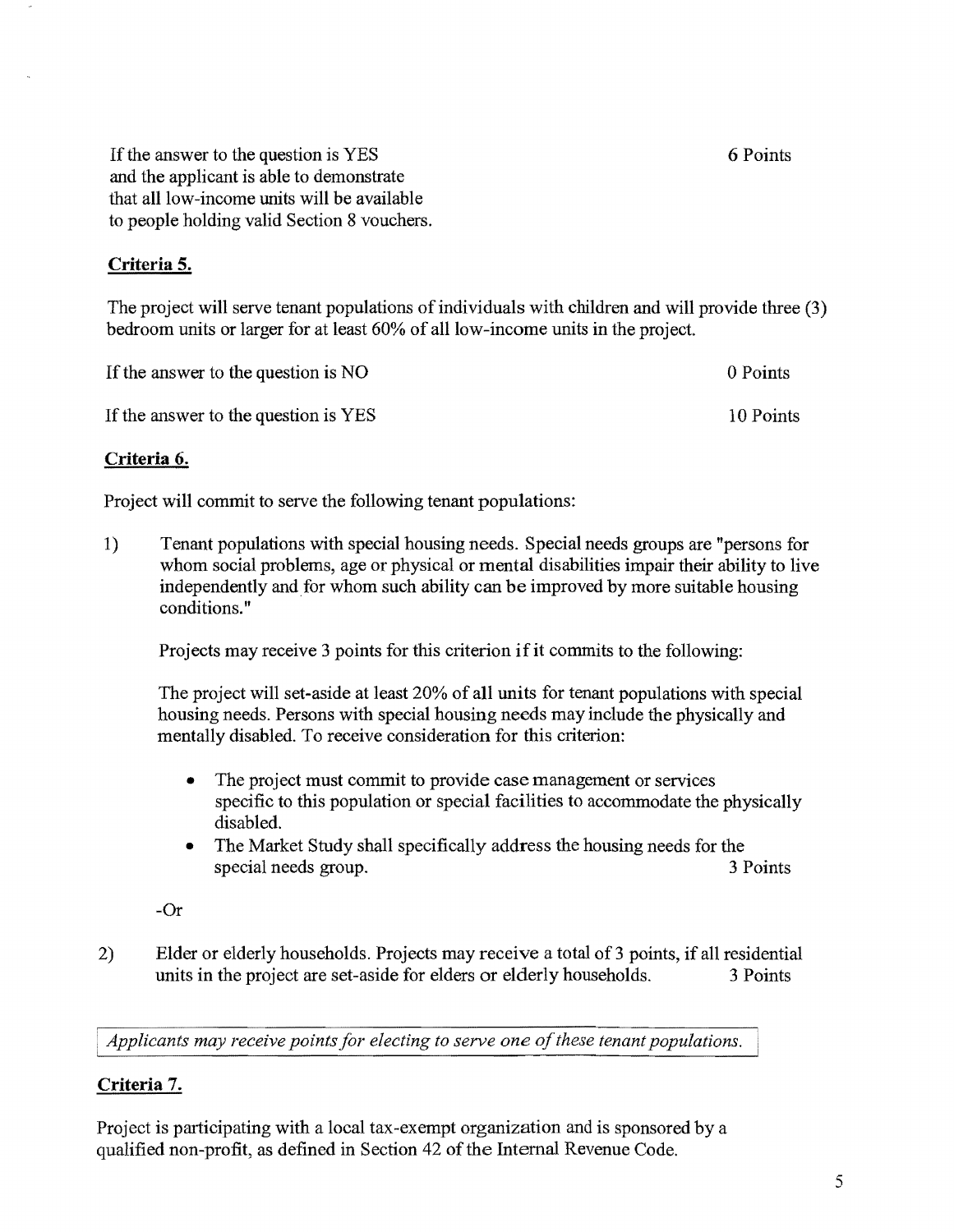If the answer to the question is NO If the answer to the question is YES

## **Criteria 8.**

If total federal tax credit requested (gross) as a percentage of total project cost is:

| Greater than 90% of total project cost | 0 Points |
|----------------------------------------|----------|
| 81 % through 90% of total project cost | 1 Point  |
| 71 % through 80% of total project cost | 2 Points |
| 61 % through 70% of total project cost | 3 Points |
| 51 % through 60% of total project cost | 4 Points |
| 50% or less of total project cost      | 5 Point  |

## **Criteria 9.**

Project will be receiving project-based rental assistance subsidies which would result in eligible tenants paying approximately 30% of their gross monthly income towards rent. Eligible programs shall include, but not be limited to, the Rural Development 515 Loan Program and HUD Section 8 project-based Rental Assistance Program.

If the answer to the question is NO 0 points are awarded

If the answer to the question is YES 1 to 4 points are awarded  $*$ 

\*If the whole project has project based subsidies then 4 points is awarded, if only a portion of a project has project based subsidies, then the scoring will be adjusted based upon the percentage of units subsidized. The percentage is derived as "Number of Subsidized Units I Tax credit and non-tax credit subsidized units," provided they are developed simultaneously.

# **Criteria 10.**

Local government support. The project will receive a below market loan or grant from a State or local governmental agency other than NMHC which, in total amounts to 10% or more of the total development cost.

| The project has not applied for a below market loan or grant from a<br>government agency, or if the total amount applied for is less than 10%<br>of total development costs.             | 0 points |
|------------------------------------------------------------------------------------------------------------------------------------------------------------------------------------------|----------|
| The project has applied for a below market loan or grant from a<br>government agency. Documentation must be provided evidencing<br>that an application for financing has been submitted. | 1 point  |
| The project has received a commitment from a government agency.<br>A copy of a commitment letter or contractual agreement must be                                                        | 2 points |

0 points 1 Point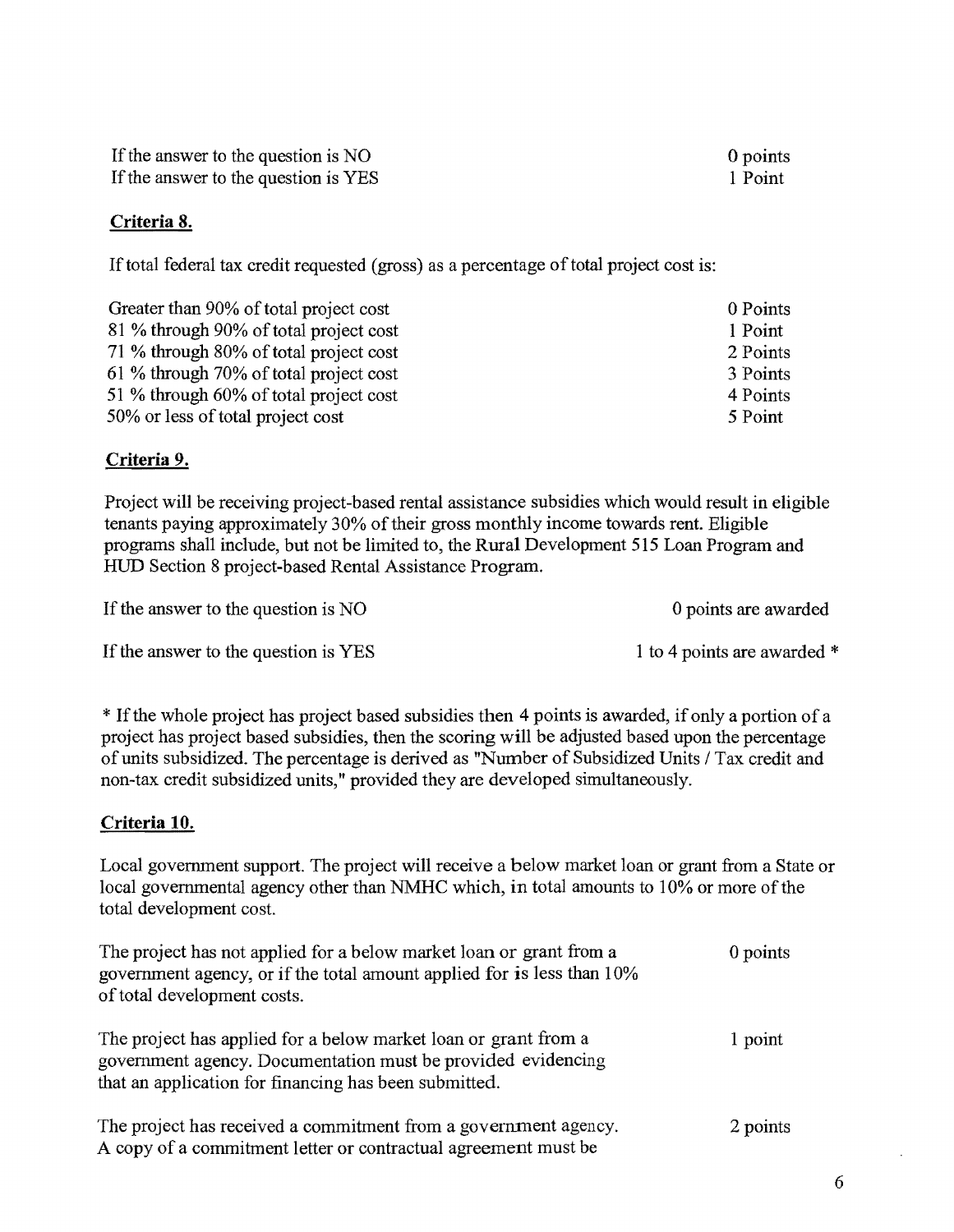included in the application.

### **Criteria 11.**

Developer will commit to offer the units to sale at the end of the fifteen-year compliance period or any extended use period first to existing tenants who can qualify through currently available home ownership programs or other funding sources.

| If the answer to the question is NO  | 0 points |
|--------------------------------------|----------|
| If the answer to the question is YES | 7 points |

### **Criteria 12.**

Project is located in a Qualified Census Tract. The project will redevelop existing housing, which contributes to a concerted community revitalization plan as determined by NMHC. For example: site is located in an Enterprise Community, Empowerment Zone, or part of a County redevelopment plan.

| If the answer to the question is NO  | 0 Points |
|--------------------------------------|----------|
| If the answer to the question is YES | 2 Points |

To receive consideration for this criteria, applicant must provide an explanation on how this project is in compliance with such plan and its benefit to the overall community. The applicant must provide a letter of interest or a binding agreement with the government agency administering the community revitalization plan.

## **Criteria** 13.

Project location and market demand. 0 to 15 Points

A comprehensive Market Study of the housing needs of low-income individuals in the area to be served by the project by a disinterested party approved by the NMHC must be submitted as part of this application. The Market Study must be completed at the Owner's expense. Any application which fails to submit a Market Study or submits a Market Study dated over 6 months from the time of application, shall be returned to the applicant and will not receive further consideration.

Market Study requirements are specified in Appendix 1.

The points awarded will be based on NMHC's evaluation of following factors:

| Employment opportunities, schools, medical facilities | 5 points |
|-------------------------------------------------------|----------|
| located in the immediate vicinity of the project site |          |

<sup>~</sup>Recreational facilities, shopping facilities, located in the immediate vicinity of the project site; 2 points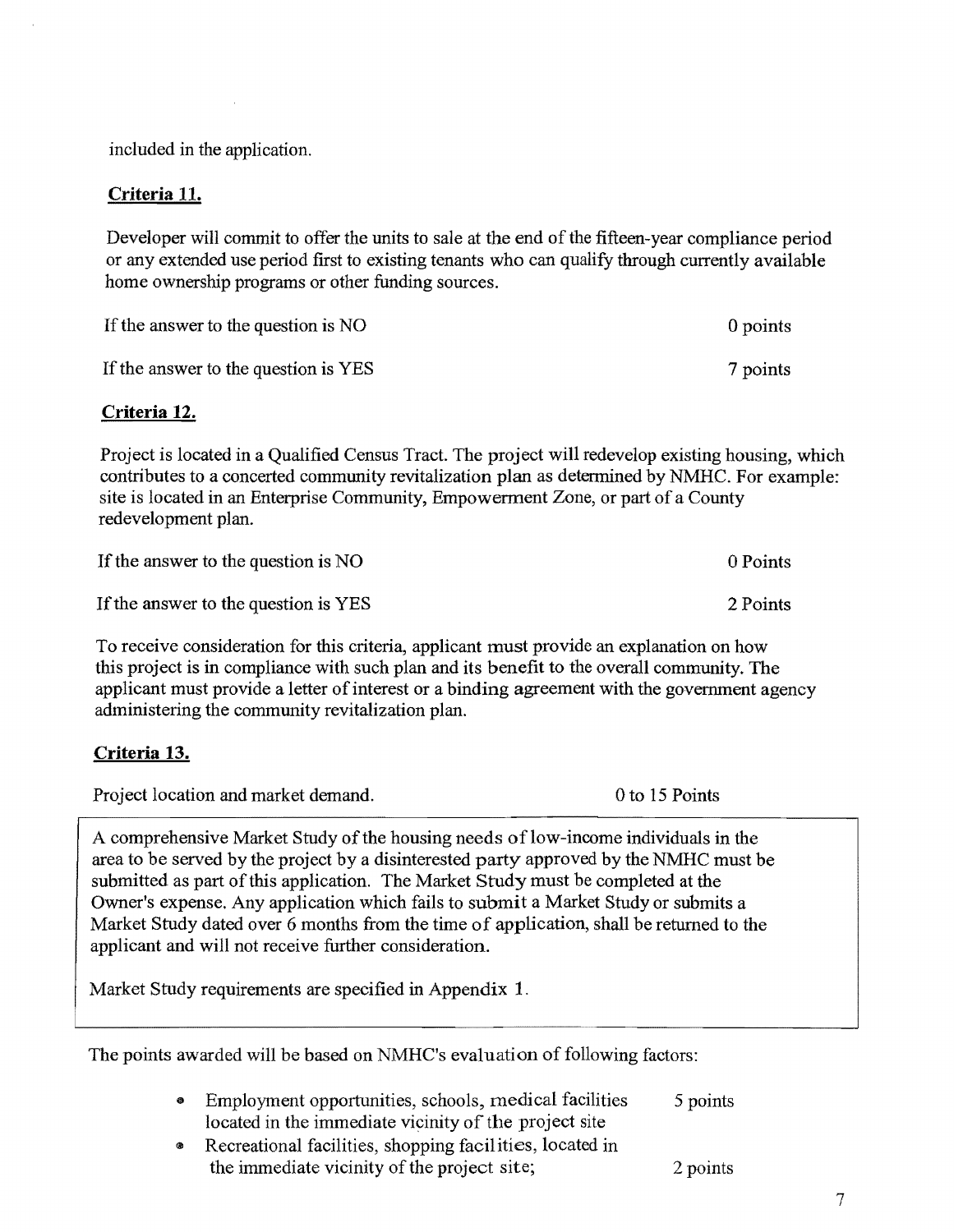| Documented/supported market demand;             | 2 points |
|-------------------------------------------------|----------|
| Proposed rental rates are below market rents    |          |
| for the immediate surrounding area?             | 2 points |
| Housing characteristics (e.g., design, density) |          |
| appropriate for neighborhood;                   | 2 points |
| Neighborhood conducive for senior or family use | 2 points |
|                                                 |          |

### **Criteria 14.**

Developer experience.  $\sim$  -8 to 10 points

The points awarded will be based on NMHC's evaluation of following factors:

| Development Team has successfully met program                                                      |           |
|----------------------------------------------------------------------------------------------------|-----------|
| objectives on past proposals;                                                                      | 8 points  |
| Development Team' has failed to meet program<br>objectives on past proposals or any NMHC programs; | -8 points |
| Development Team has successfully completed<br>similar projects;                                   | 2 points  |

## **Criteria 15.**

| Overall Project Feasibility.                                                                                                     | 0 to 10 points |
|----------------------------------------------------------------------------------------------------------------------------------|----------------|
| The points awarded will be based on NMHC's evaluation of the following<br>factors that could impact overall project feasibility: |                |

|           | • Documentation of development costs;       | 2 points |
|-----------|---------------------------------------------|----------|
| $\bullet$ | Documentation of operating costs            | 2 points |
|           | • Debt Service Coverage Ratio of $>1.15x$ ; | 2 points |
| $\bullet$ | Operating reserves equal to three months of |          |
|           | monthly operating expenses;                 | 2 points |
|           | • Financial Commitments in place.           | 2 points |

## IV. **Rights of NMHC**

NMHC reserves the right to disapprove any application or project for any tax credit reservation or allocation, regardless of ranking under the criteria and point system as contained in section III of this allocation plan. The executive director or his designated representative shall have the authority to defer consideration of any application if, in his sole discretion, such deferral is deemed in the best interest of meeting housing needs and NMHC's.

NMHC reserves the right, in its sole discretion, to  $(i)$  hold back a portion of the annual state and federal housing credit ceiling for use during later reservation cycles, (ii) carryover a portion of the current year's housing credit ceiling for allocation to a project which has not yet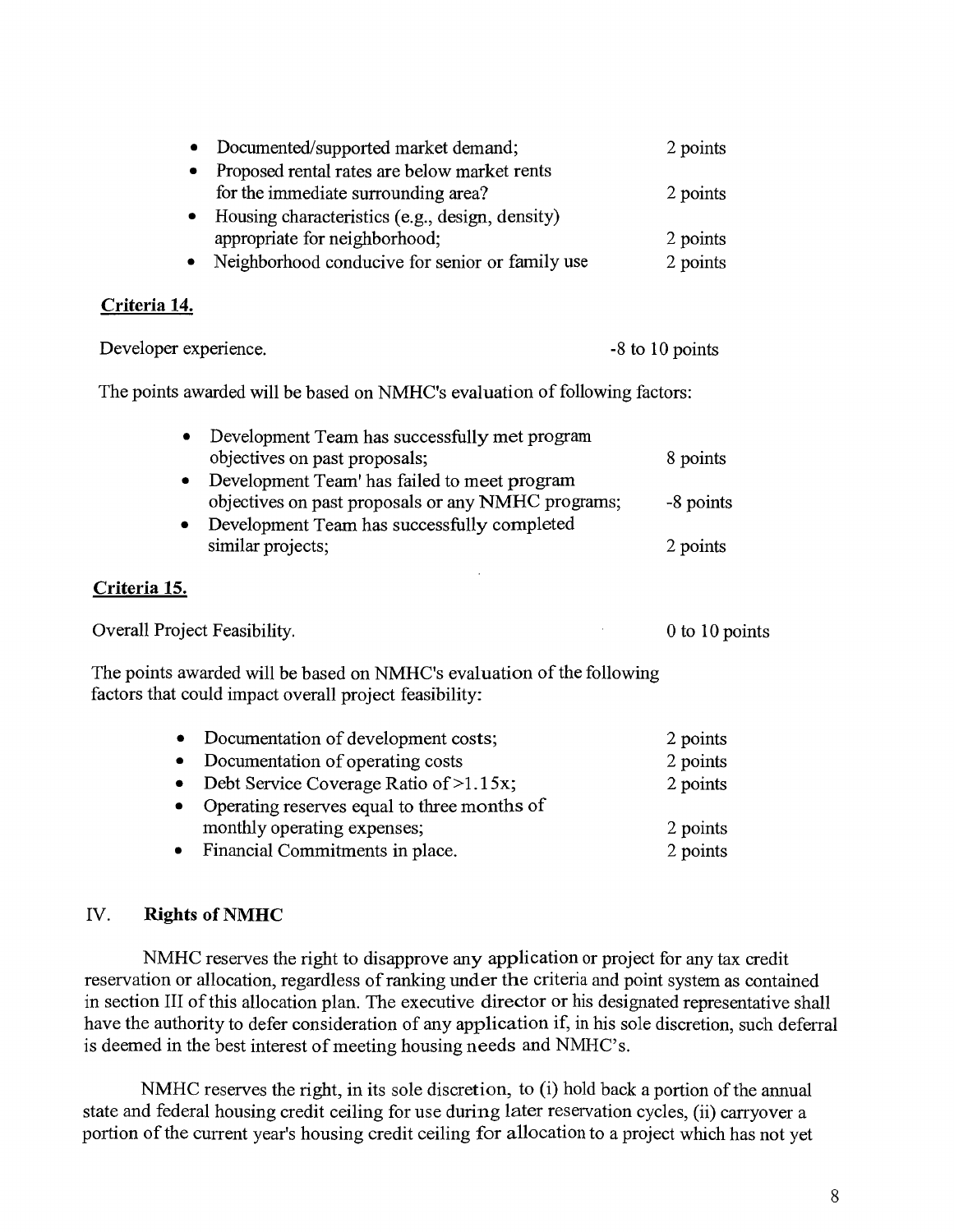been placed in service, and (iii) under certain conditions, issue a reservation for up to 75% of the next year's housing credit ceiling.

NMHC is required under the I.R.C. of 1986, as amended, to allocate the minimum amount of tax credits required to make a project feasible. The determination of the amount of tax credits to be reserved or allocated to a project shall be made solely at the discretion of NMHC. NMHC may, at the time of issuance of the IRS Form $(s)$  8609 for the project, decrease the amount of tax credits allocated to a project based on the actual cost and fmancing of the project.

NMHC may, at its sole discretion under certain circumstances, conduct a special round after the final scheduled round for a year for projects (i) where the applicant's tax counsel has attested to an itemization of how the ten percent test prescribed by Code Section  $42(h)(1)(E)$  will be met; (ii) which have no deficient application items; and (iii) for which all exhibits have been submitted ("Year-End Round"). Year-End Round projects will receive a Carryover Allocation, not a reservation of LIHTCs, which may contain certain conditions and time periods for satisfying them. The circumstances for conducting a Year-End Round are (1) availability of LIHTCs and (2) potential loss of LIHTCs to the national pool. When a Year-End Round is being conducted, applicants need to satisfy the above requirements in order to receive a Carryover Allocation; and LIHTCs will be processed on a first-come first-served basis and allocated to the extent available and to the extent applications can be processed.

NMHC in no way represents or warrants to any interested party which may include, but is not limited to, any developer, project owner, investor or lender that the project is, in fact, feasible or viable.

No member, officer, agent, attorney or employee shall be personally liable concerning any matters arising out of, or in relation to, the reservation or allocation of the Low-Income Housing Tax Credit.

#### V. **Compliance Monitoring Plan**

#### **A. Summary**

NMHC shall monitor compliance with all applicable Federal Program requirements for the period a project is committed to providing low-income rental units. NMHC will require that all qualified tenants of a project be certified upon occupancy and be re-certified annually to ensure compliance. Projects shall be required to maintain copies of the income certification for each tenant on forms approved by NMHC. Projects will also be required to maintain records regarding number of rental units (including number of bedrooms and size of square footage of each bedroom); percentage of rental units that are low-income units; rent charged on each rental unit including utility allowances; number of occupants in each low-income unit for those buildings receiving tax credits prior to 1990; documentation regarding vacancies in the building; eligible and qualified basis of the building at the end of the first year of the credit period, and at the end of each year until required set-asides are met; and character and use of the nonresidential portion of the building that is included in the building's eligible basis, all in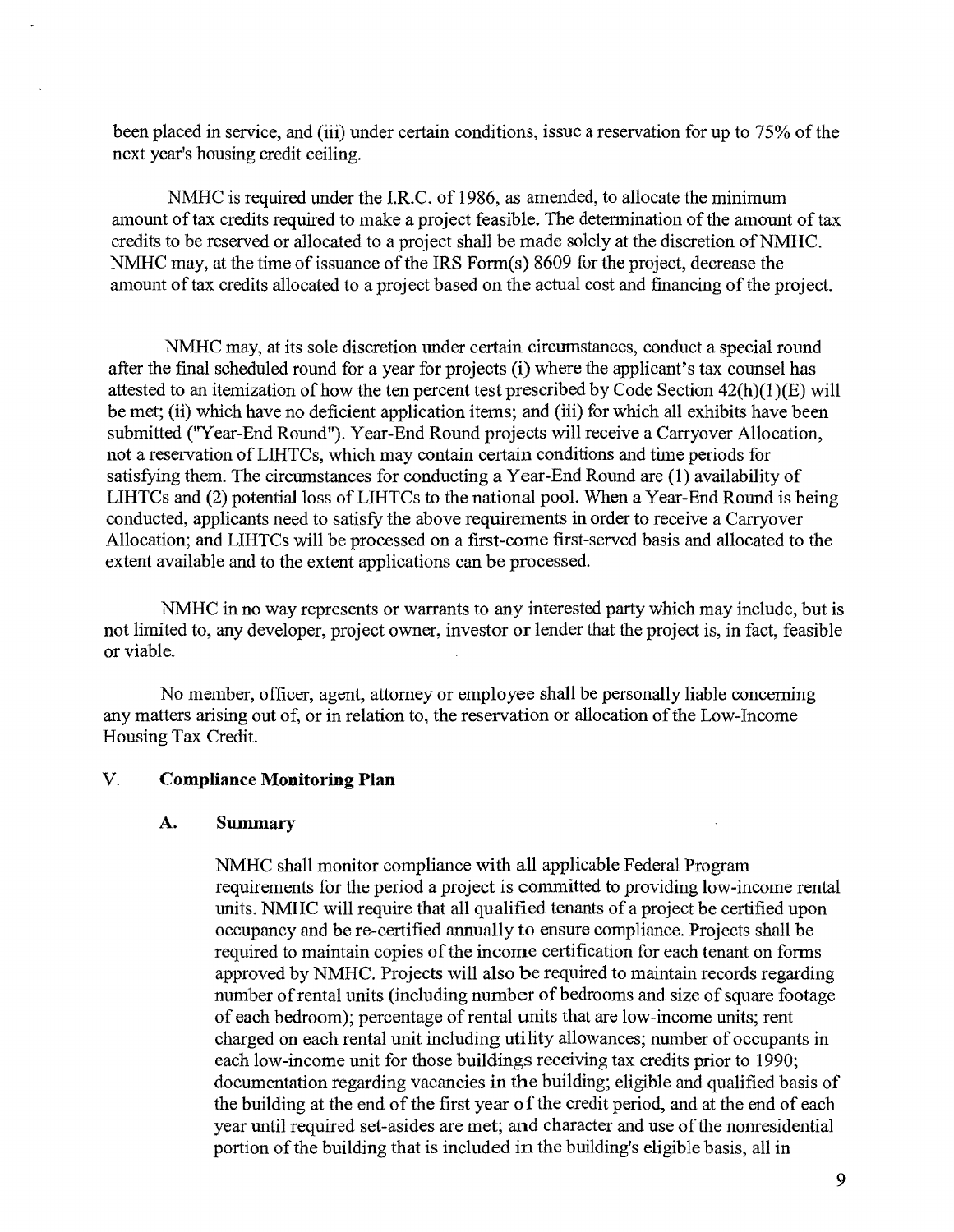accordance with the rules published by the Internal Revenue Service. NMHC may perform an audit annually but at a minimum, once every three years, and shall have access to all books and records upon notice to the project owner. Annually, owners of low-income housing tax credit projects will be required to certify to NMHC that for the previous year, the minimum set-aside requirement was met; there was no change in the applicable fraction, or an explanation if there was a change; appropriate income certifications and documentation have been received for each low-income tenant; each low-income unit was rent-restricted in accordance with the Code; all units were for use by the general public and used on a no transient basis (except for transitional housing for the homeless as provided for in the Code); each building was suitable for occupancy, taking into account local health, safety and building codes; there was no change in the eligible basis in the project, or an explanation if there was a change; all tenant facilities included in the eligible basis were provided on a comparable basis without charge; rentals of vacancies were done in accordance with the Code; rentals of units were done in accordance with Code if any tenant's income increased above the limit allowed by Code; and a Restrictive Covenant document was in effect for the project, for those buildings receiving credits after 1989, all in accordance with the rules published by the Internal Revenue Service.

IfNMHC becomes aware of non-compliance, the Internal Revenue Service shall be notified in accordance with the rules published by the Internal Revenue Service.

Please consult with your tax attorney and/or LIHTC consultant regarding Internal Revenue Code regulations. Owners are responsible for keeping abreast of current Program requirements.

The guidelines outlined below pertain to projects allocated Federal and State Low Income-Housing Tax Credits in CNMI.

#### B. **Compliance**

#### **Owner/Manager Training**

Owners, managing agents, and on-site managers should attend or document that they have recently attended training on management and compliance prior to leasing any units, but no later than receipt of IRS Form 8609, which certifies an allocation of tax credits. Training may be required following significant or repeated noncompliance events. At minimum, such training should cover key compliance terms, qualified basis rules, determination of rents, tenant eligibility, file documentation, next available unit procedures and unit vacancy rules, agency reporting requirements, record retention requirements, and site visits.

#### Set Aside

The project must comply with the low-income set-aside requirements of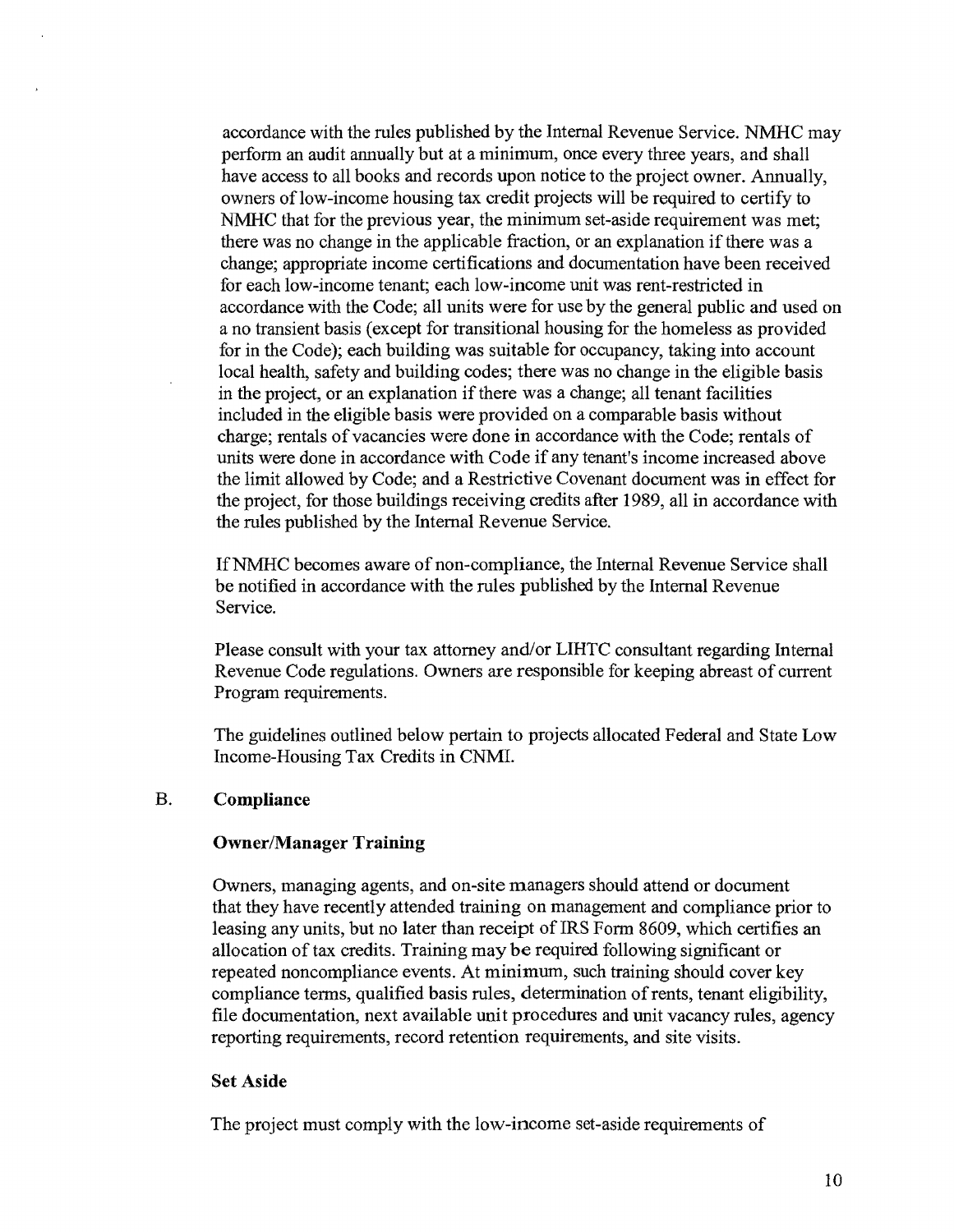Section 42 of the Internal Revenue Code (the "Code") as chosen by the owner at the time of receiving the credits. The minimum requirements are either:

- 1. 20 percent or more of the units are occupied by tenants having a household income of 50 percent or less of the area median gross income (the "20-50 requirement"), or
- 2. 40 percent or more of the units in the project are occupied by tenants having a household income of 60 percent or less of the area median gross income (the "40-60 requirement").

Tenant income is calculated in a manner consistent with the determination of annual income under Section 8 of the United States Housing Act of 1937, as directed by the Internal Revenue Code. Area median incomes are determined annually by the U.S. Department of Housing & Urban Development (HUD), and are available from NMHC.

#### Rent

Units in the project must be rent-restricted to either thirty (30) percent of the median income adjusted for family size for the area in which the project is located or rent restricted to thirty (30) percent of the imputed income limitations based on unit size. This rent restriction must be maintained throughout the Term of the Compliance and Extended-use period. See 'D. Rent Restrictions' in this section for further information.

### Term of Compliance

Projects must comply with eligibility requirements for the initial15-year period (compliance period).

### Annual Certification

These and other compliance requirements as listed in Section A. Summary must be certified annually by the owner through the submission of the Annual Report. The Annual Report includes the Owner's Certificate of Continuing Program Compliance and shall be submitted by February 1 of each year throughout the compliance/extended-use period. The Annual Report and the supporting documentation verifying the information on the Annual Report must be kept for a minimum of six (6) years after the due date (with extensions) for filing the federal income tax return for that year. The records for the first year of the credit period, however, must be retained for at least 6 years beyond the due date (with extensions) for filing the federal income tax return for the last year of the compliance period of the building, in accordance with published IRS guidelines.

### IRS Form 8609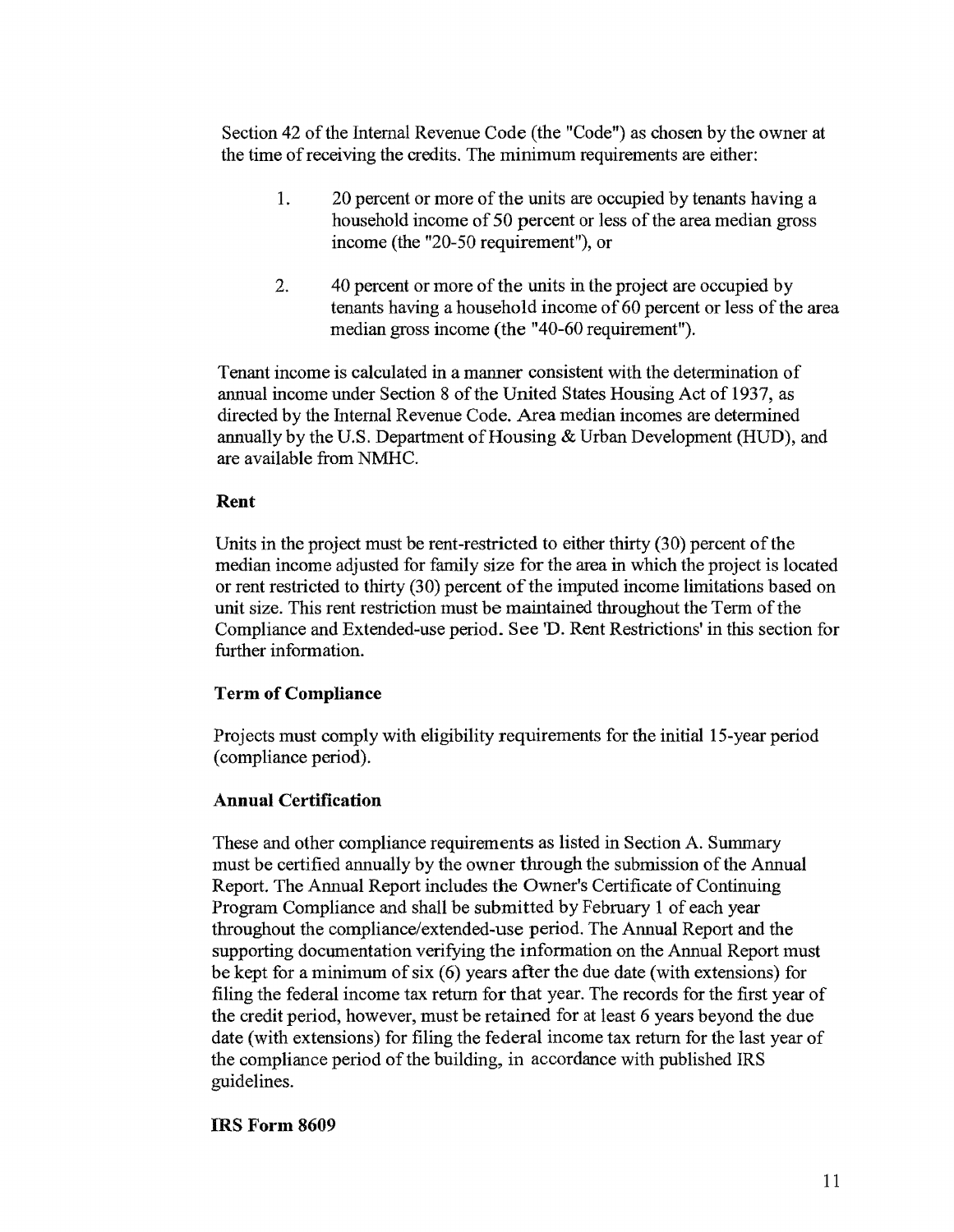Owner shall complete Part II of IRS Form 8609 and submit with subsequent Annual Report.

#### **Status Reports**

This report is to be submitted annually by owners in such format as required by NMHC or its Authorized Delegate to document and track the continuous compliance of tax credit units. The documents report data that tenants are income eligible at move-in, that occupants of LIHTC units are re-certified at least on an annual basis and that the unit rents are restricted. Documentation will also indicate compliance with the vacant unit rule and 140% rule. The tracking of tax credit units substantiates the maintenance, increase or reduction of each BIN's qualified basis.

#### C. **Qualifying Households**

Applicants for low-income units should be advised early in their initial visit to the project that there are maximum income limits, which apply for these units. Management should explain to the tenants that the anticipated income of all persons expecting to occupy the unit must be verified and included on a Tenant Income Certification (TIC) prior to occupancy, and re-certified on an annual basis. Applicants should be informed of other Internal Revenue Services requirements such as the Student Rule and Recertification's.

#### **Unborn Children**

In accordance with the HUD Handbook 4350.3, owner shall include unborn children in determining household size and applicable income limits. If permitted by state laws, owner shall require documentation of pregnancy in such circumstances.

#### **Student Households**

In accordance with the Internal Revenue Code, a household comprised entirely of full-time students may not be counted as a qualified household, unless the household meets at least one exception. Refer to the Internal Revenue Code for additional guidelines on the exceptions. Owner shall utilize a lease provision requiring tenants to notify managing agent of any change in student status.

#### **Calculating Anticipated Tenant Income**

Owner shall qualify tenants by calculating household income using the gross income the household anticipates it will receive in the 12-month period following the effective date of the income verification or Recertification. Anticipated income should be documented in the tenant file by third party verification whenever possible, or by an acceptable alternate method of verification with documentation as to why third party verification was not available. Owner shall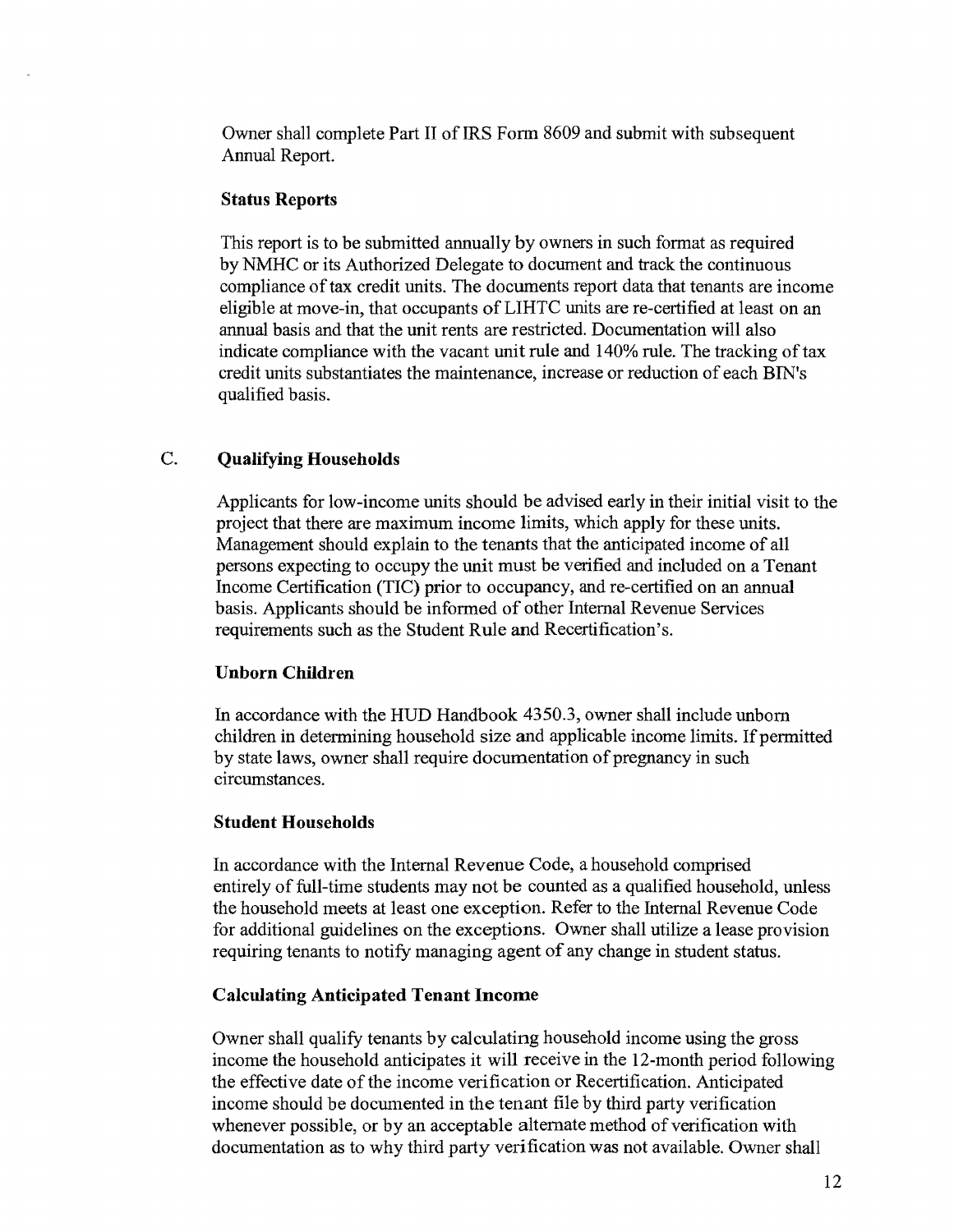use current circumstances to project income, unless verification forms or other verifiable documentation indicate that an imminent change will occur. Owner shall refer to HUD Handbook 4350.3 for guidance on the proper calculation and verification of income and assets per IRC regulations.

### **Certification**

Upon acceptance of an applicant to the project, a TIC must be completed for the applicant and certified to by the applicant and the owner. The form is a legal document which, when fully executed, qualifies the applicants to live in the setaside units in the project.

The TIC must be executed along with the lease prior to move-in. No one may live in a unit in the project unless he is certified and under lease.

The original copy of the executed TIC form is to be retained in the applicant's file. The TIC and the supporting documentation verifying the TIC must be kept for a minimum of six (6) years after the due date (with extensions) for filing the federal income tax return for that year. The records for the first year of the credit period, however, must be retained for at least 6 years beyond the due date (with extensions) for filing the federal income tax return for the last year of the compliance period of the building, in accordance with published IRS guidelines.

#### **Recertification**

For projects with less than 100% set-aside:

To ensure each unit is complying with the LIHTC income restrictions, NMHC requires (a) the owner to annually recertify each tenant's income and household composition and (b) each tenant is to report certain changes in income and household composition which occur between regularly scheduled recertifications.

If the income ofthe tenants in a unit who have been previously verified increases above 140 percent of the applicable income limitation, the unit may continue to be counted as a low-income unit as long as the next available unit of comparable or smaller size is occupied by a qualified low-income tenant, and the rent continues to be restricted for the initial unit.

Each tenant's annual recertification is to be completed within one year of last recertification. The request for recertification shall be made between 60 and 90 days before the effective date, and it must clearly state that the tenant has ten (10) calendar days in which to contact the owner to begin recertification processing. The notice must also state the days and hours available for the interview, the information the tenant should bring to the interview, and how and whom to contact to schedule the interview.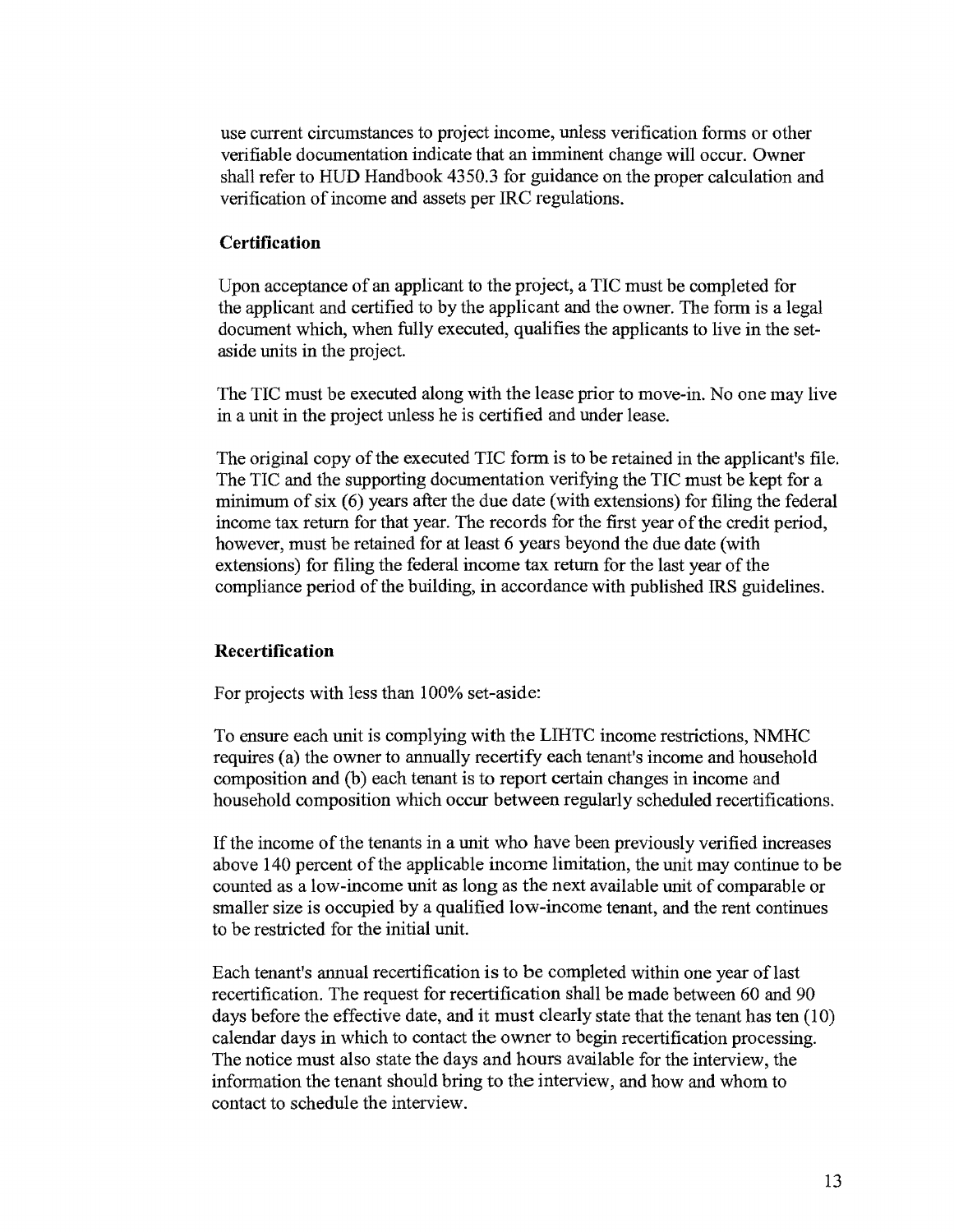Upon reverification of the tenant's income, the owner shall complete a new TIC, which shall be certified to by the owner or owner's designee.

#### Past-Due Recertification

A recertification is considered past due if the TIC for the tenant is not certified by tenant and owner within twelve months of the last recertification.

#### D. Rent Restrictions

For projects receiving Low-Income Housing Tax Credits during the years 1987 to 1989, the tenant's gross rent may not exceed thirty (30) percent of the median income adjusted for family size for the area in which the project is located. The gross rent must include an allowance for utilities.

Projects receiving Low-Income Housing Tax Credits after January 1, 1990 must comply with the following procedures:

Units in the project must be rent-restricted to 30% of the imputed income limitations for each unit, based upon HUD area median incomes and size of units. Rents are imputed by bedroom size in the following manner: a unit which does not have a separate bedroom - 1 individual; and a unit with 1 or more separate bedrooms - 1.5 individuals per bedroom.

Gross rent does not include any payment for various rental assistance programs and supportive service assistance as outlined in Section 42 of the Code. Gross rent must include any allowance for utilities.

HUD publishes the area median incomes for each state annually. Updated income limits must be implemented pursuant to IRS Revenue Ruling 94-57, "Taxpayers may rely on a list of income limits released by HUD until 45 days after HUD releases a new list of income limits, or until HUD's effective date for the new list, whichever is later." Rents may be increased accordingly as the area median income increases.

If the income of the tenants in a unit who have been previously verified increases above 140 percent of the applicable income limitation, the unit may continue to be counted as a low-income unit as long as the next unit of comparable or smaller size is occupied by a qualified low-income tenant, and the rent continues to be restricted for the initial unit.

### E. Eviction of Tenants

Once an eligible tenant has been certified and admitted to the project, the tenant may not be displaced solely due to an increase in the tenant's household income beyond the restricted limit.

#### F. Audits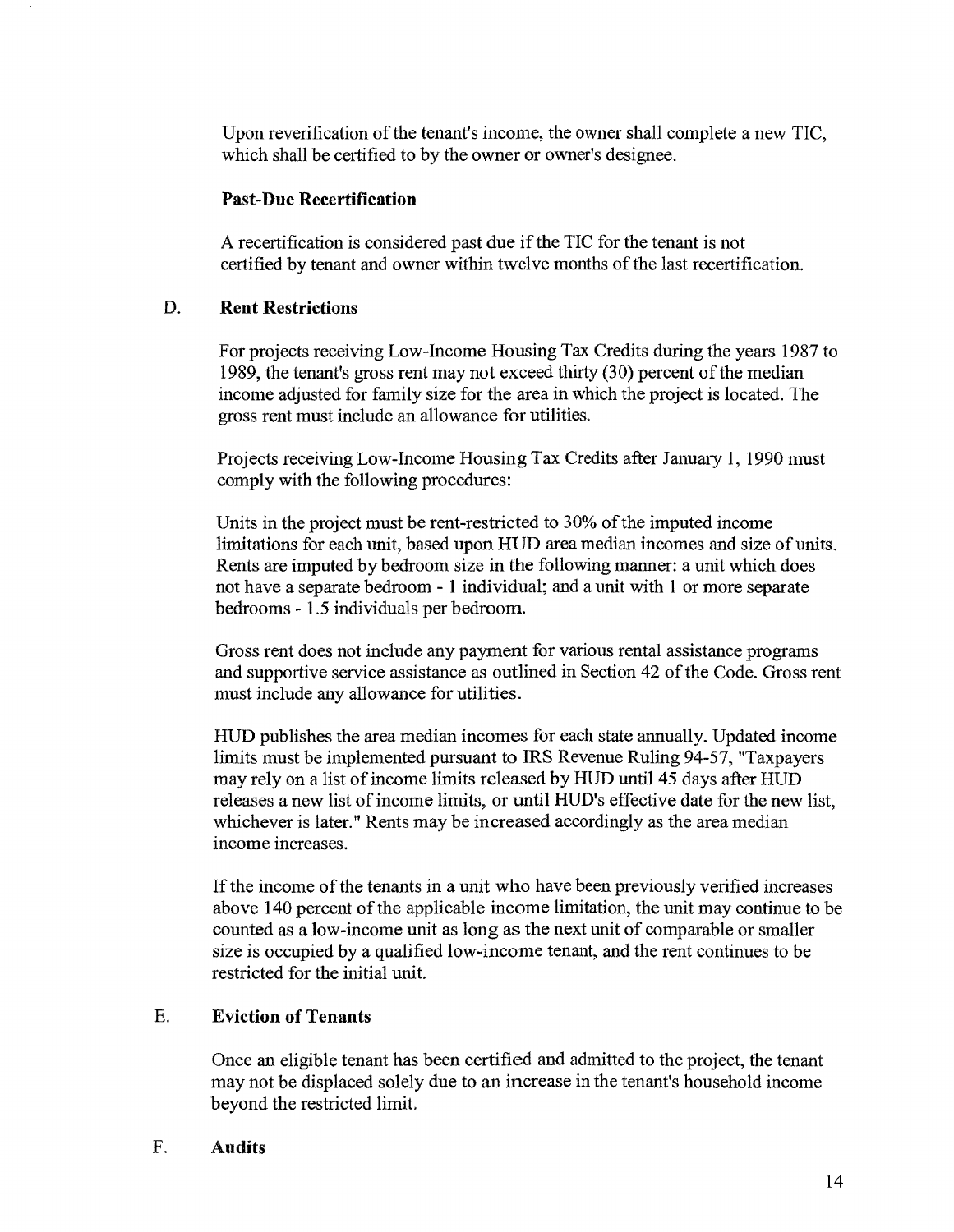The project may be subject to a management audit by NMHC or its Authorized Delegate annually but, at a minimum, once every three years. Notification of an audit shall be given to the owner at least 30 days prior to such audit. The results of the management audit and the recommendations for corrective action to protect and maintain the project shall be transmitted to the owner within thirty  $(30)$  days following the completion of the audit.

The purpose of the audit will be to conduct a physical inspection of the building and/or project, and, for at least 20 percent of the project's low-income units, to inspect the units and review the low-income certifications, documentation supporting the certifications, and rent records for the tenants in those units. The audit may also consist of a review of first year tenant records, a review of the documentation supporting the Annual Report, and any other documentation necessary for NMHC to make a determination as to whether the project is not in compliance with the Code.

When conducting tenant file reviews, NMHC's and its Authorized Delegate's reviews shall include, but not be limited to:

- completed rental application, including certification of assets and disposal of assets, if applicable;
- tenant income certification completed for move-in and current year, including all required signatures and dates;
- income verification(s) completed and documented;
- assets verified in accordance with IRC regulations;
- student eligibility documentation;
- lease and lease addendums completed at move-in;
- utility allowance on file;
- review of first year tenant records which qualified the project initially for tax credits

The owner shall have a period of thirty (30) days in which to respond to the findings of the management audit. NMHC shall review the owner's response to determine the extent to which the issues raised in the management audit letter are addressed. Findings, whether corrected or not, will be reported to the IRS.

See the following Section J for information on notification to the IRS of any noncompliance found in the management audit.

#### G. **Rural** Housing Service (RHS) **and** Tax-exempt **Bond** Issue Projects

In accordance with the published IRS guidelines on compliance monitoring, an exception may be granted to RHS projects under its section 515 program and buildings or projects of which 50 percent or more of the aggregate basis is financed with the proceeds of tax-exempt bonds.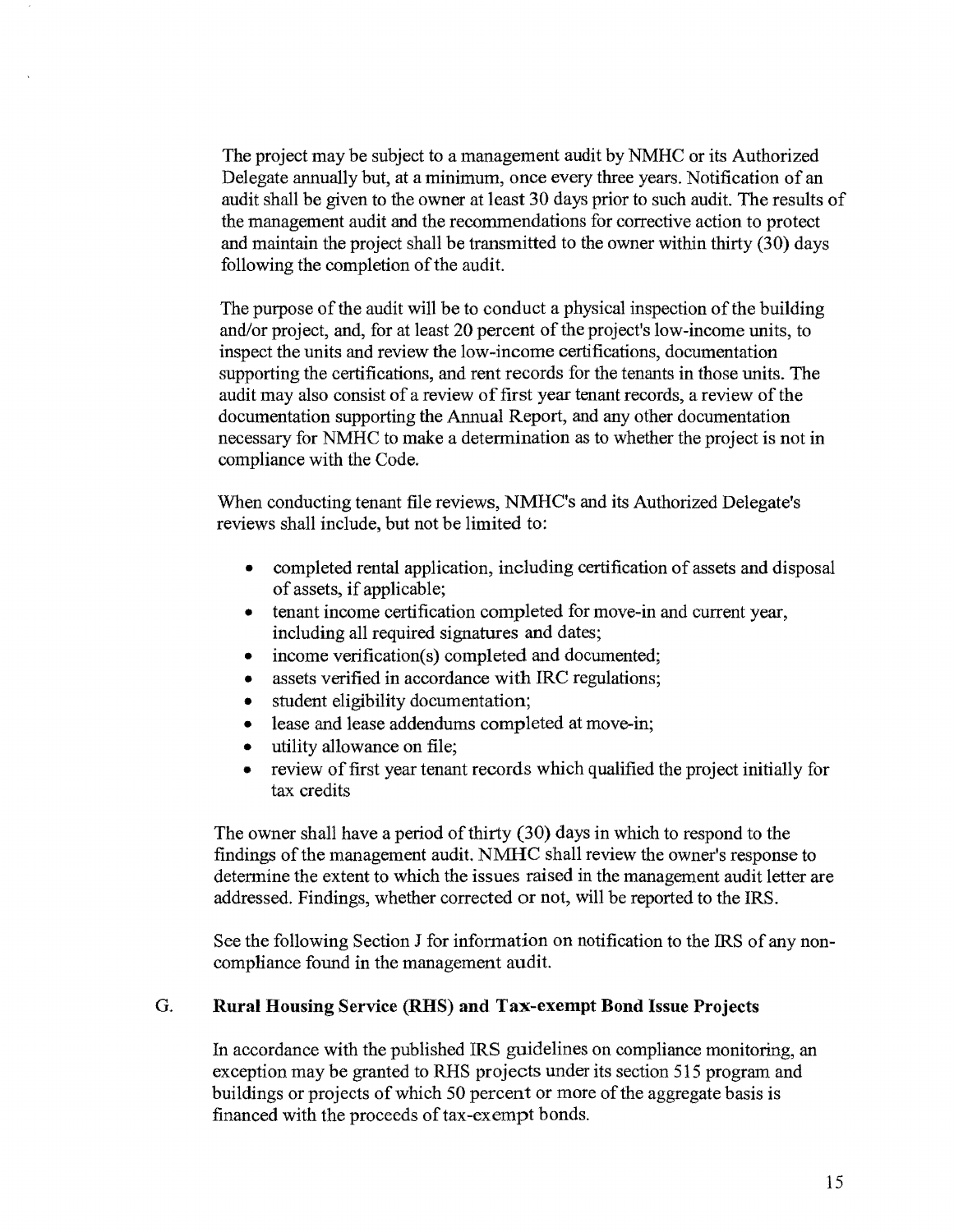The IRC regulations allow for exception of a building from the inspection requirement if the building is financed by RHS under the section 515 program, the RHS inspects the building [under 7 CFR part 1930(C)], and the RHS and the allocating agency enter into a memorandum of understanding, or other similar arrangement, under which the RHS agrees to notify the allocating agency of the inspection results. Irrespective of the physical inspection standard selected by the allocating agency, a low-income housing project under section 42 of the Internal Revenue Code must continue to satisfy local health, safety and building codes. A memorandum of understanding has not been executed between NMHC and RHS.

Annual Reports, QBTS, Compliance Monitoring Status Reports and other reports are still required ofRHS projects. Although NMHC has allowed the use of the RD 1944-8, the form does not determine eligibility for specific LIHTC requirements. Owners need to determine whether the TIC will be used or a worksheet will be attached to RD 1944-8 to determine eligibility under the IRC. Management audits will still be conducted as indicated herein.

An owner who for some reason is not able to make any of the required certifications stated on the Annual Report or other requirements must inform the Agency immediately of such inability, as well as explain the reason for said inability.

#### H. **Reporting Requirements**

- a. The LIHTC Annual Report must be submitted annually by February 1 of each year throughout the compliance/extended-use period.
- b. Part II of the IRS Form 8609 must be completed by the owner and submitted with initial Annual Report.
- c. Qualified Basis Tracking Sheets (QBTS) are submitted at a minimum annually with LIHTC Annual Report until all set-asides are established.
- d. Status Reports are submitted annually by owners with Annual Report to document and track the continuance compliance of tax credit units throughout the compliance/extended-use period.

These forms must be sent in to NMHC or its Authorized Delegate at the address shown in Section II.

The Certification of Eligibility and LIHTC forms listed above are available from NMHC. Additionally, NMHC has data regarding HUD area median incomes, maximum rental rates, income verification information and third party verification forms.

#### I. Fees

Application Fee: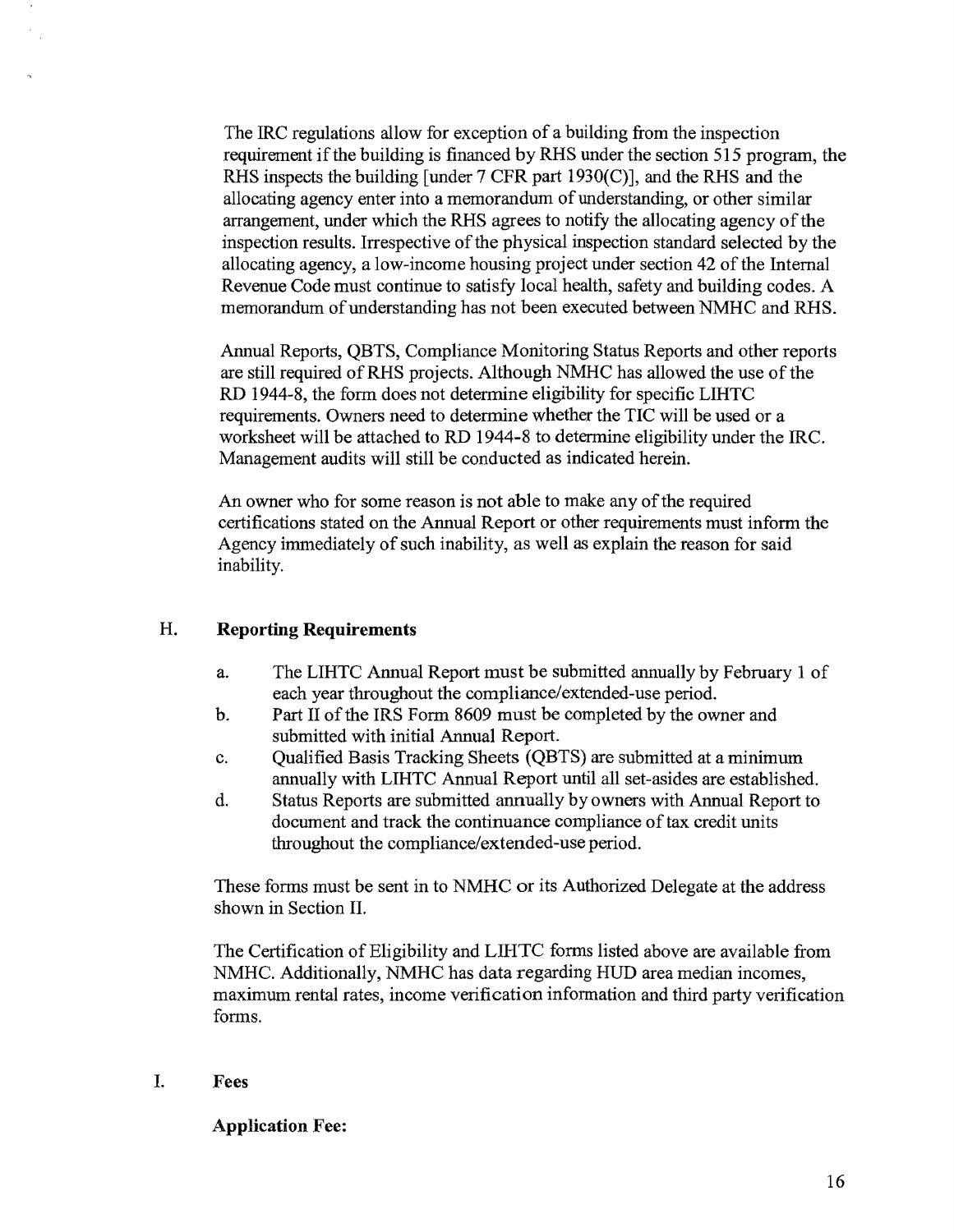An Application Fee of\$1,000 per application shall be payable at the time of submission of the application. The fee shall be the same for all applicants.

#### **Good Faith Deposit**

A good faith deposit of five percent (5%) of the first year's federal tax credited reserved shall be payable at the time the executed binding agreement is submitted to the NMHC. Upon allocation and issuance of the IRS Form 8609,75 percent (75%) of the good faith deposit shall be retained by the NMHC as an administrative fee. The remainder of the good faith deposit shall be refunded to the applicant. Failure to meet any of the elections made in the scoring criteria at the time of application will result in the retention of the entire good faith deposit by the NMHC.

#### **Compliance Monitoring Fee**

A compliance monitoring fee of up to \$200 per unit for all units within each project shall be charged annually for administrative expenses. This fee shall be submitted with the LIHTC Annual Report for each year of the compliance/extended-use period. NMHC reserves the right to adjust fees due to changing circumstances annually each January 1. It will be the responsibility of NMHC to inform the owner of any changes in the annual compliance fee prior to the submission of fees. The compliance monitoring fee will be effective as of the Placed in Service date for the first building.

#### J. **Non-compliance Penalties**

The penalty for non-compliance with these procedures is the potential recapture of the credits awarded and interest on the amount recaptured. The Internal Revenue Service shall determine penalties for non-compliance.

Upon determination by NMHC of non-compliance with the LIHTC Program, the owner shall be notified and given thirty (30) days to correct any discovered violations. In accordance with the Internal Revenue Service's published guidelines on compliance monitoring, NMHC will be required to notify the IRS within fortyfive ( 45) days after the end of the thirty-day correction period, whether or not the non-compliance is corrected. NMHC will be given the opportunity on the IRS form to indicate whether the owner has corrected the non-compliance. NMHC may extend the correction period, up to a total of six  $(6)$  months, if it is determined by NMHC that good cause exists for granting such an extension. In such case, the IRS will not be notified until the end of the extended correction period.